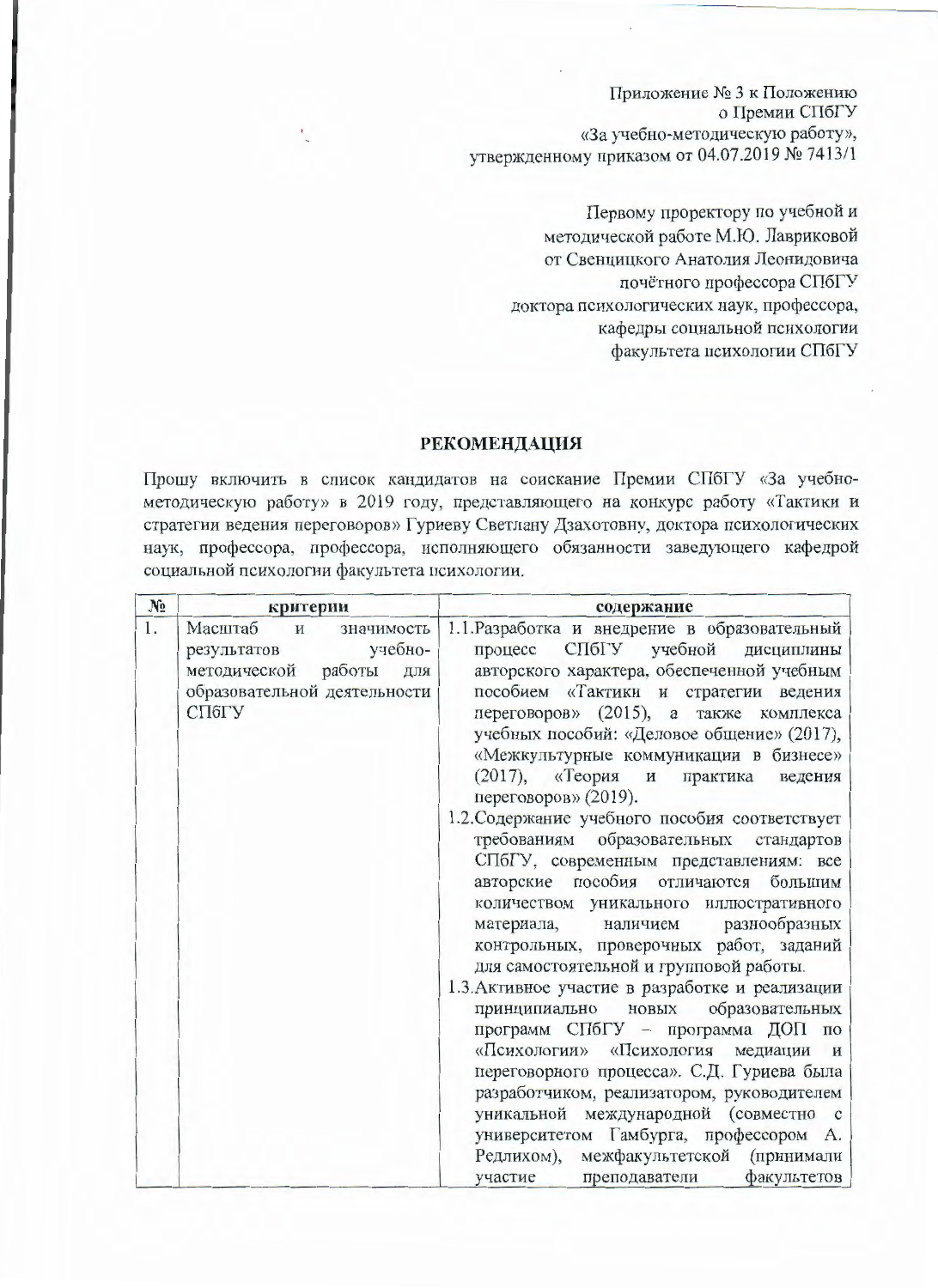|    |                                                                                  | философского<br>факультета<br>социологии,<br>СПбГУ), межкафедральной образовательной                                                                                                                                                                                                                                                                                                                                                                                                                                                                                                                                                                                                                                                                                                                                                                                                                                         |
|----|----------------------------------------------------------------------------------|------------------------------------------------------------------------------------------------------------------------------------------------------------------------------------------------------------------------------------------------------------------------------------------------------------------------------------------------------------------------------------------------------------------------------------------------------------------------------------------------------------------------------------------------------------------------------------------------------------------------------------------------------------------------------------------------------------------------------------------------------------------------------------------------------------------------------------------------------------------------------------------------------------------------------|
|    |                                                                                  | программы для слушателей ДОП с 2014 по<br>2019 гг.<br>Разработка принципиально<br>новых<br>образовательных программ учебных<br>рамках образовательной<br>дисциплин в<br>программы «Психология медиации<br>и<br>переговорного процесса»:<br>«Решение конфликтов в организации»,<br>«Межкультурные, межконфессиональные<br>особенности международных переговоров»,<br>Тренинга «Тактики и стратегии ведения<br>переговоров»,<br>«Модерация конфликтов в группах».<br>Разработка и реализация новой оригинальной<br>образовательной программы «Деловое общение»,<br>реализуемой сотрудниками кафедры социальной<br>психологии. Успешное обучение по данной                                                                                                                                                                                                                                                                      |
|    |                                                                                  | программе прошло в 2019 году для сотрудников<br>компании Газпрома.<br>1.4./1.5. С.Д. Гуриева участвовала в создании и<br>реализации онлайн курсов «Введение в<br>разработке<br>жизнь»,<br>университетскую<br>концепции рекламного проекта в виде<br>презентации для продвижения программы<br>«Служебная<br>деятельность»,<br>активно<br>принимает участие в<br>продвижении<br>образовательных программ по магистратуре<br>«Социальная и политическая психология»,<br>руководителем до 2019<br>года<br>которой<br>на платформах<br>являлась, размещенных<br>СПбГУ для внешней аудитории.                                                                                                                                                                                                                                                                                                                                      |
| 2. | Широта<br>направленность<br>M<br>учебно-методической<br>активности преподавателя | 2.1. Разработка совместной образовательной<br>программы с компанией-партнером СПбГУ -<br>университетом Гамбурга (Германия, 2014г., в<br>рамках программы «Петербургский диалог»,<br>«Психология медиации и переговорного процесса<br>на факультете психологии СПбГУ до 2019 года.)<br>2.2. С.Д. Гуриева была руководителем программы<br>ДОП «Психология медиации и переговорного<br>магистерской<br>процесса», руководителем<br>«Социальная<br>программы<br>политическая<br>$\mathbf{M}$<br>психология».<br>2.3. Эффективная<br>работа<br>$\, {\bf B}$<br>качестве<br>$\, {\bf B}$<br>самообследованию<br>(2018),<br>руководителя<br>$\Pi{\rm O}$<br>активное участие в экспертной работе (входит в<br>состав экспертной апелляционной комиссии,<br>участие в составе рабочих групп по обновлению<br>образовательных программ.<br>2.4. С.Д. Гуриева - член экспертной комиссии<br>Управления Федеральной миграционной службы |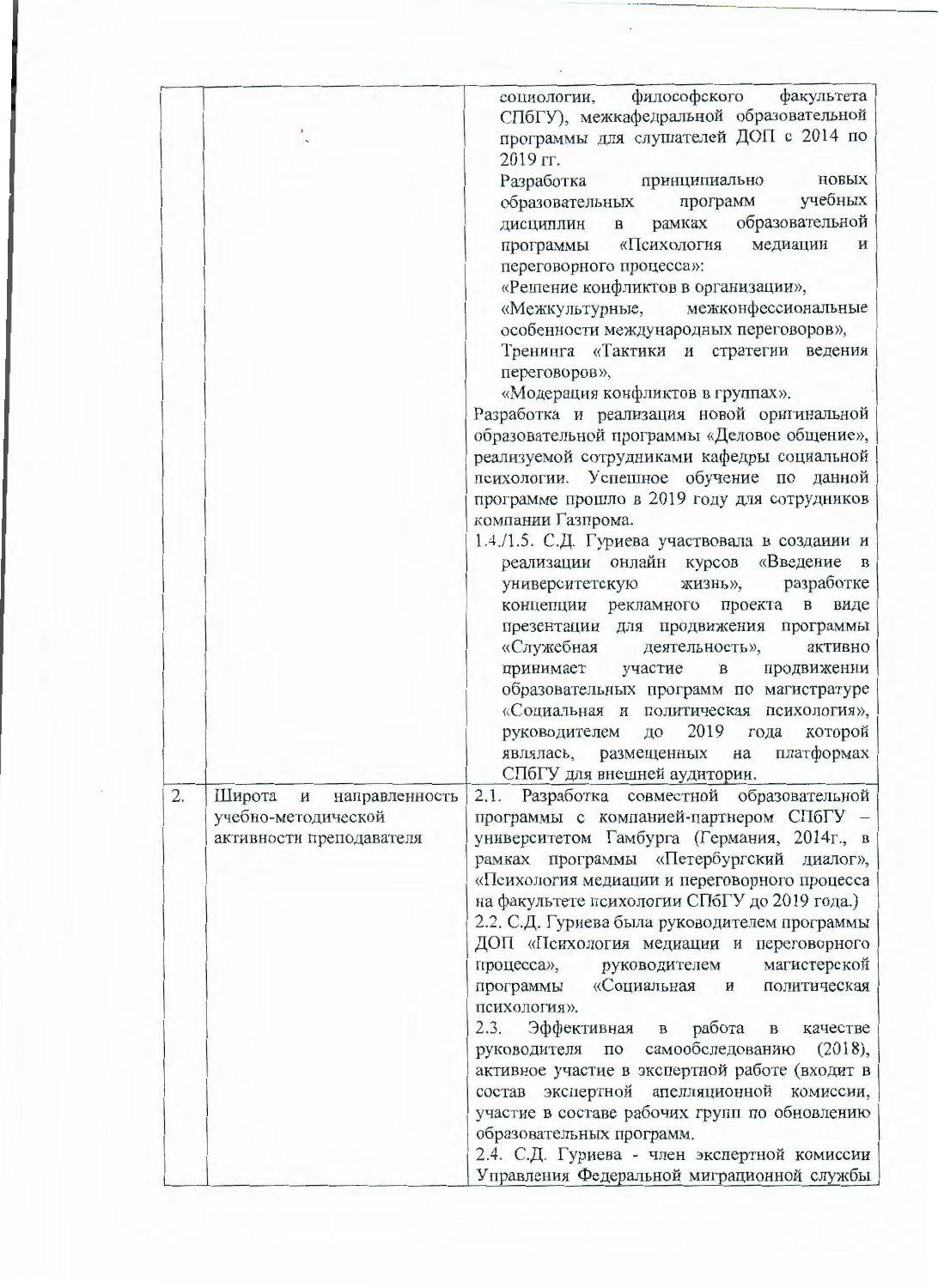| 4. |                                                                | содержание учебного пособия «Тактики<br>$\mathbf{M}$<br>стратегии ведения переговоров», что отмечено в<br>отзыве на учебное пособие, с рекомендацией<br>внедрения в образовательный процесс данной<br>дисциплины для студентов СОГУ имени К.Л.                                                                                                                                                                                                                                                                                                                                                                                                                                                                                                                                                                                                                                                                                                                                                                                                                                                                                                                                                                                                                                                                     |
|----|----------------------------------------------------------------|--------------------------------------------------------------------------------------------------------------------------------------------------------------------------------------------------------------------------------------------------------------------------------------------------------------------------------------------------------------------------------------------------------------------------------------------------------------------------------------------------------------------------------------------------------------------------------------------------------------------------------------------------------------------------------------------------------------------------------------------------------------------------------------------------------------------------------------------------------------------------------------------------------------------------------------------------------------------------------------------------------------------------------------------------------------------------------------------------------------------------------------------------------------------------------------------------------------------------------------------------------------------------------------------------------------------|
| 3. | Широта и сфера применения<br>учебно-методических<br>разработок | 3.1 Образовательная программа, включая учебное<br>пособие «Тактики и стратегии<br>ведения<br>переговоров» высоко востребована<br>среди<br>студентов, обучающихся по данной программе в<br>СПбГУ, отличается высоким рейтингом среди<br>обращениями<br>многочисленными<br>студентов,<br>студентов, с просьбой попасть на данный курс.<br>Подтверждением является служебная записка в<br>системе «Дело» с просьбой увеличить количество<br>обучающихся по данной программе.<br>3.2. Проректор по науке Северо-Осетинского<br>государственного университета высоко оценила<br>востребованность образовательной программы и                                                                                                                                                                                                                                                                                                                                                                                                                                                                                                                                                                                                                                                                                            |
|    |                                                                | по СПб и Лен. обл.; входит в состав экспертно-<br>национальной<br>консультативного совета по<br>местному<br>политике при Комитете<br>$\Pi$ <sup>O</sup><br>самоуправлению, межнациональным<br>$\mathbf{H}$<br>межконфессиональным<br>отношениям<br>Ленинградской области при Правительстве<br>Ленинградской области; член комиссии по<br>$\mathbf{B}$<br>области<br>выработке рекомендаций<br>миграционной политики экспертного совета<br>ЦСКП Север-Запад; член жюри открытой<br>олимпиады CHEFY PSRS по «Психологии»;<br>Эксперт социологического мониторинга ФАДН<br>России. Является членом редсовета журнала<br>"Человек и образование", входит в базу ВАК РФ;<br>редколлегии журнала Psychology &<br>член<br>Psychological Research International<br>Journal<br>(PPRIJ); внешний независимый рецензент "The<br>Open Psychology Journal». Член международного<br>"Минбар.<br>редакционного совета журнала<br>Исламские исследования". Председатель ГАК и<br>ГЭК в Северо-Осетинском государственном<br>университете имени К.Л. Хетагурова (2016, 2017,<br>2018гг). Председатель ГАК и ГЭК в Северо-<br>Осетинском педагогическом университете (2016,<br>2017, 2018 гг).<br>С.Д. Гуриева является Почётным<br>членом<br>Межрегиональной общественной организации<br>«Лига преподавателей Высшей Школы» (2019). |